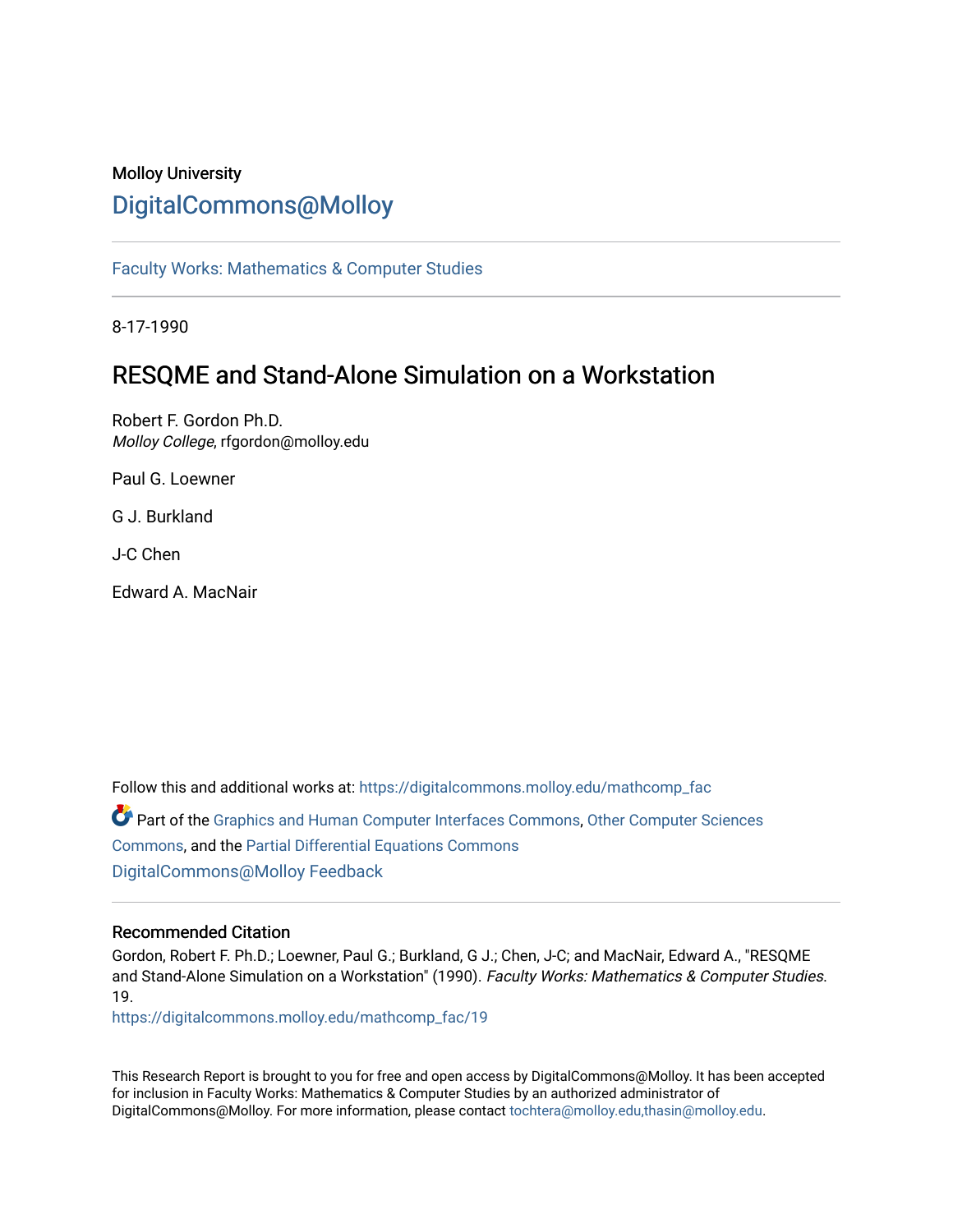**RC 16037 (#71232) 8/17/90 Computer Science 7 pages**

Nodelig + Sundatis Enf.<br>Manufactoring 5 grapes and

# **Research Report**

## **RESQME and Stand-Alone Simulation on a Workstation**

**G. J. Burkiand, J-C. Chen, R. F. Gordon, P. G. Loewner and E. A. MacNair**

**IBM Research Division T. J. Watson Research Center Yorktown Heights, NY 10598**

#### **NOTICE**

**Tills report will be disttibuted outside of IBM up to one year after the IBM publication date.**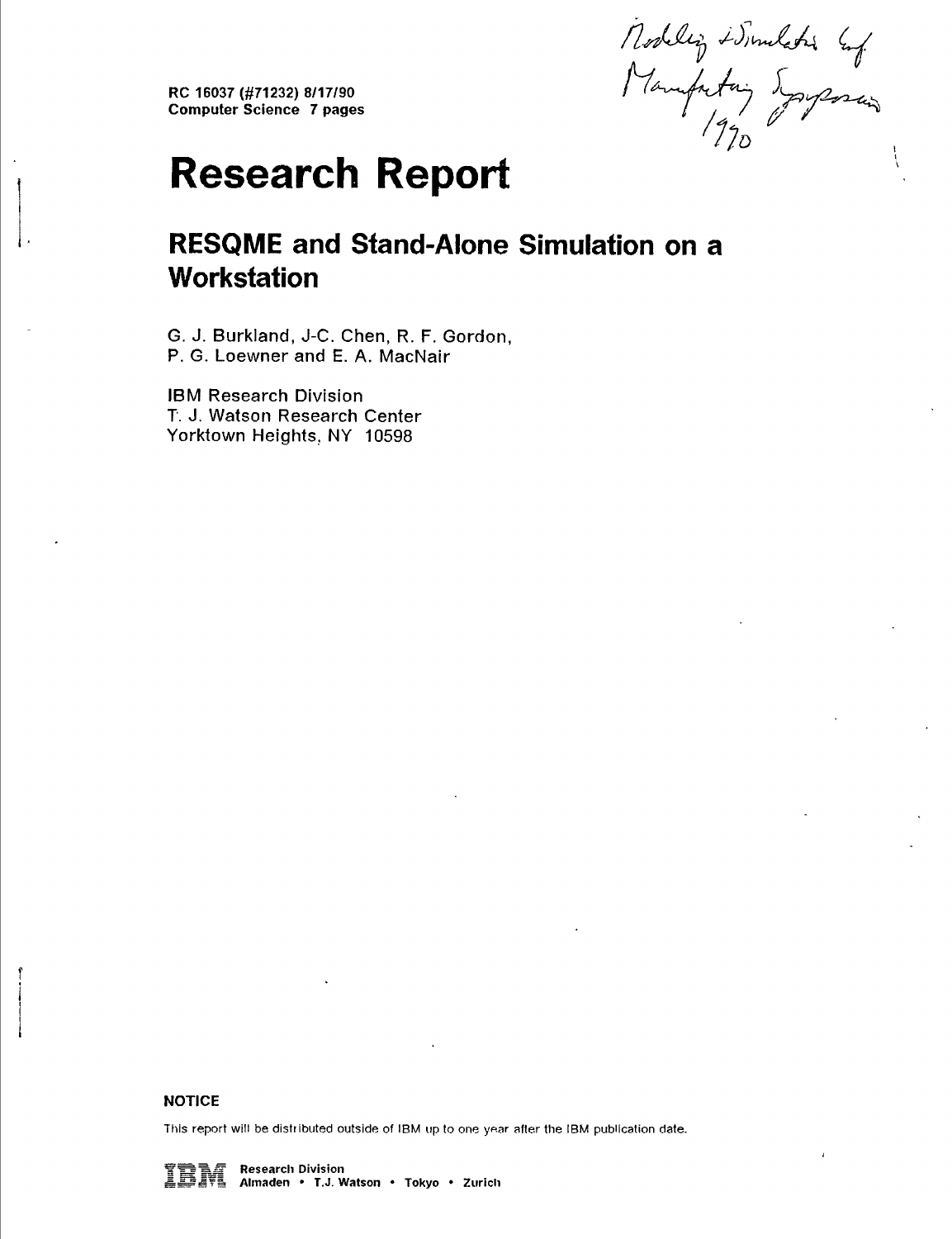#### **RESQME and Stand-Alone Simulation on a Workstation**

G.J. Burkland, J-C. Chen, R.F. Gordon, P.G. Loewner, and E.A. MacNair IBM Research Division IBM Thomas J. Watson Research Center, U.S.A. Yorktown Heights, New York 10598 BURKLAN, JCCHEN, RGORDON, LOEWNER. MACNAIR at YKTVMH TL 863-7503, 7751, 7170, 7564, 7561

#### ABSTRACT

ł

The Research Queueing Package Modeling Environment (RESQME) provides a graphical environment for constructing and solving extended queueing network models of manufacturing systems, for plotting graphs of results and for viewing animations of models. The modeling environment can be run entirely on a workstation or optionally can execute large simulations on a host system using cooperative processing.

In this paper we give a brief introduction to RESQME and to the RESQ modeling elements. We demonstrate how to use the package by constructing a simple model of part of a manufacturing line and solve this model to produce charts of performance measures and an animation which shows how the jobs flow through the system.

By having the simulation available for use on the workstation and cooperatively on the host, RESQME provides a unique tool for understanding the performance of manufacturing systems. A user can do most of the model debugging locally on the workstation and make short püot runs to get a feeling for the amount of resources necessary to make more realistic experiments on the • host. Then long runs which investigate large parts of the parameter space can be done cooperatively on the host.

Whether the model is solved on the workstation or on the host, the graphics environment provides the same user interface to all of the underlying files. The processor where the model is solved is transparent to the user. In aU cases, the user has easy access to plots ofresults and to the animation of the model diagram.

 $\overline{z}$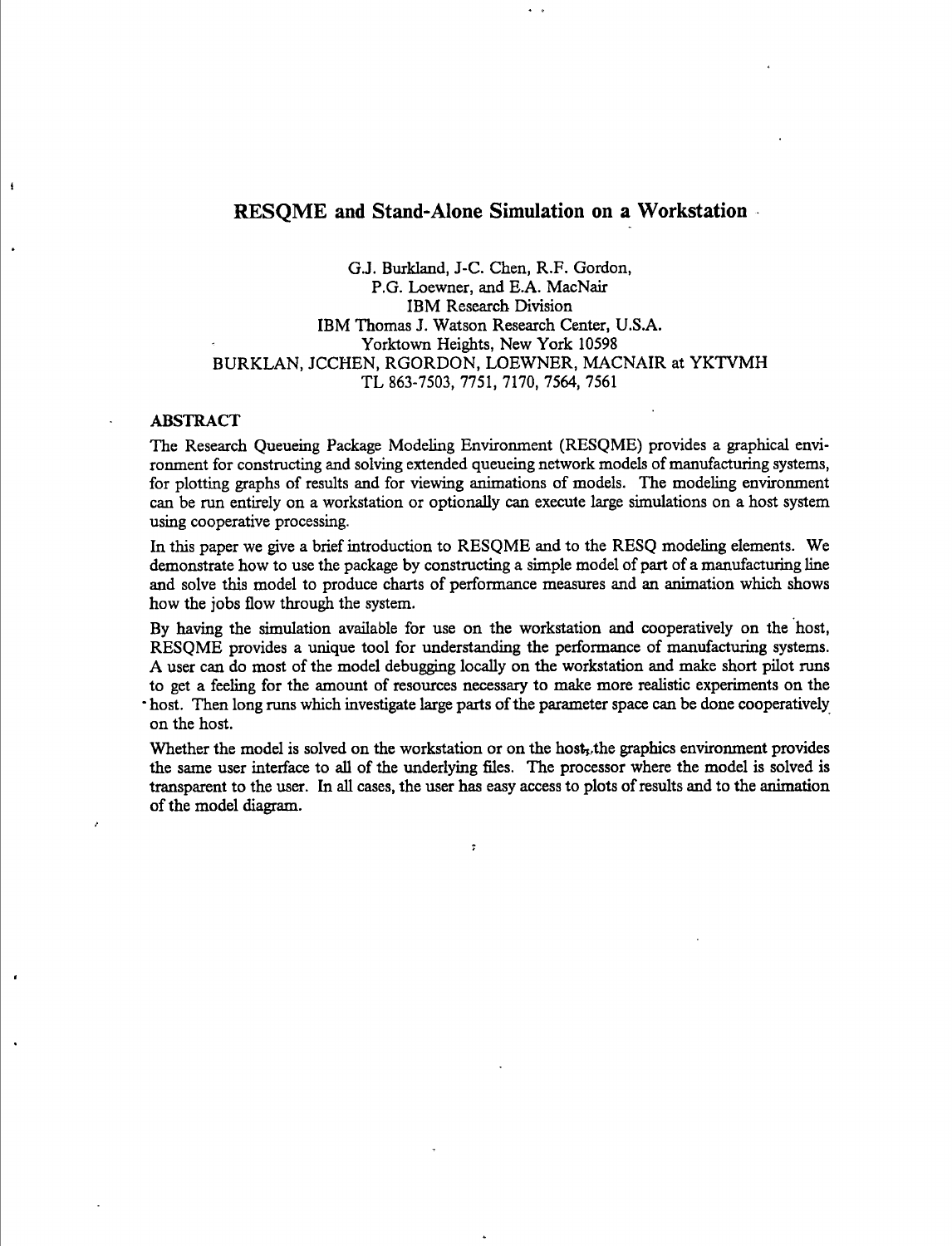#### INTRODUCTION

The RESearch Queueing Package Modeling Environment (RESQME) provides a graphical interface for constructing and solving extended queueing network models of manufacturing systems, computer systems, communication networks, and other contention type systems. In this paper we give a brief description of RESQME and the RESQ modeling elements that are used in building the models. Additional information on RESQME and RESQ can be formd in Aggarwal et. al. 1989, Chow et. al. 1985, Gordon et. al. 1986, 1987, 1990b, Kurose et. al. 1986, MacNair and Sauer 1985, and Sauer et. al. 1980, 1982, 1986. A simple example is presented to illustrate how to use the modeling environment to construct and solve a model. The package allows models to be solved either on the workstation or on a host. The choice of where to solve the model is left up to the user at run time and requires nothing more of the user than to select the desired processor in an options window. The user can progress from one processor to another as his or her requirements from the model changes. After the model is solved, the results are available on the workstation so that the performance measures can be quickly viewed graphically and an animation of the model can be displayed.

#### THE GRAPHICAL ENVIRONMENT AND MODELING ELEMENTS

RESQME provides a graphical environment for creating, editing, evaluating, and analyzing models. It is menu driven with three main tasks:

- 1. Create/Edit<br>2. Evaluate
- 2. Evaluate<br>3. Output A
- Output Analysis

The Create/Edit task enables the user to buüd a new model or change an existing model. Parameters and other symbolic names can be defined while creating the model. Icons, representing various modeling elements, can be selected from a palette and linked together to define the flow ofjobs through the model. As these icons are placed in the graphics area, their textual attributes are specified in pop-up windows. The simulation run length, a confidence interval method, and the desired accuracy of the results are also specified. Additional information about the graphical environment is provided to the user through on-line, context-sensitive help windows and dynamic tutorials.

-The Evaluate task is used to assign values to parameters and to submit multiple simulation runs with different sets of parameter values. The user can choose to evaluate the model locally on the workstation or on a host system by selecting the appropriate switch. When the solution is completed, the results consisting of all performance measure means and selected distributions are read into memory for immediate access.

The Output Analysis task allows the user to select the performance measures to plot, to change the way he or she views the data, to plot a graph or display a table of numbers, and to view an animation. This is all provided from the same visual representation of the model without requiring any additional work from the user. Performance measure graphs and tables are provided by pointing to the desired object on the model diagram and then selecting from the resulting performance measures for that object, whether the object is a chain, a node, a queue, or the whole model. Animation is provided by simply selecting the animation menu item.

The modeling elements of RESQ include a rich set of primitives for constructing realistic models of complicated systems. Service centers can be defined with one or more servers, various queueing disciplines for scheduling jobs, to support different types of jobs with their associated service time distributions and priority levels, and the servers can serve at specified service rates. An open model which has jobs that enter and leave can have sources and sinks representing the various entry and exit points. Resources that have a finite number of elements that have to be allocated to jobs, like buffers, operators, robots, positions on a conveyor mechanism, can be represented by passive queues. A continuous flow manufacturing system can be implemented with wait nodes and passive queues. Variables can be assigned values at set nodes to, for example, distinguish jobs at different stages of a multi-loop process. Jobs can be split into multiple copies which are either related or unrelated, as may be required to handle batching operations. The related jobs will be reunited at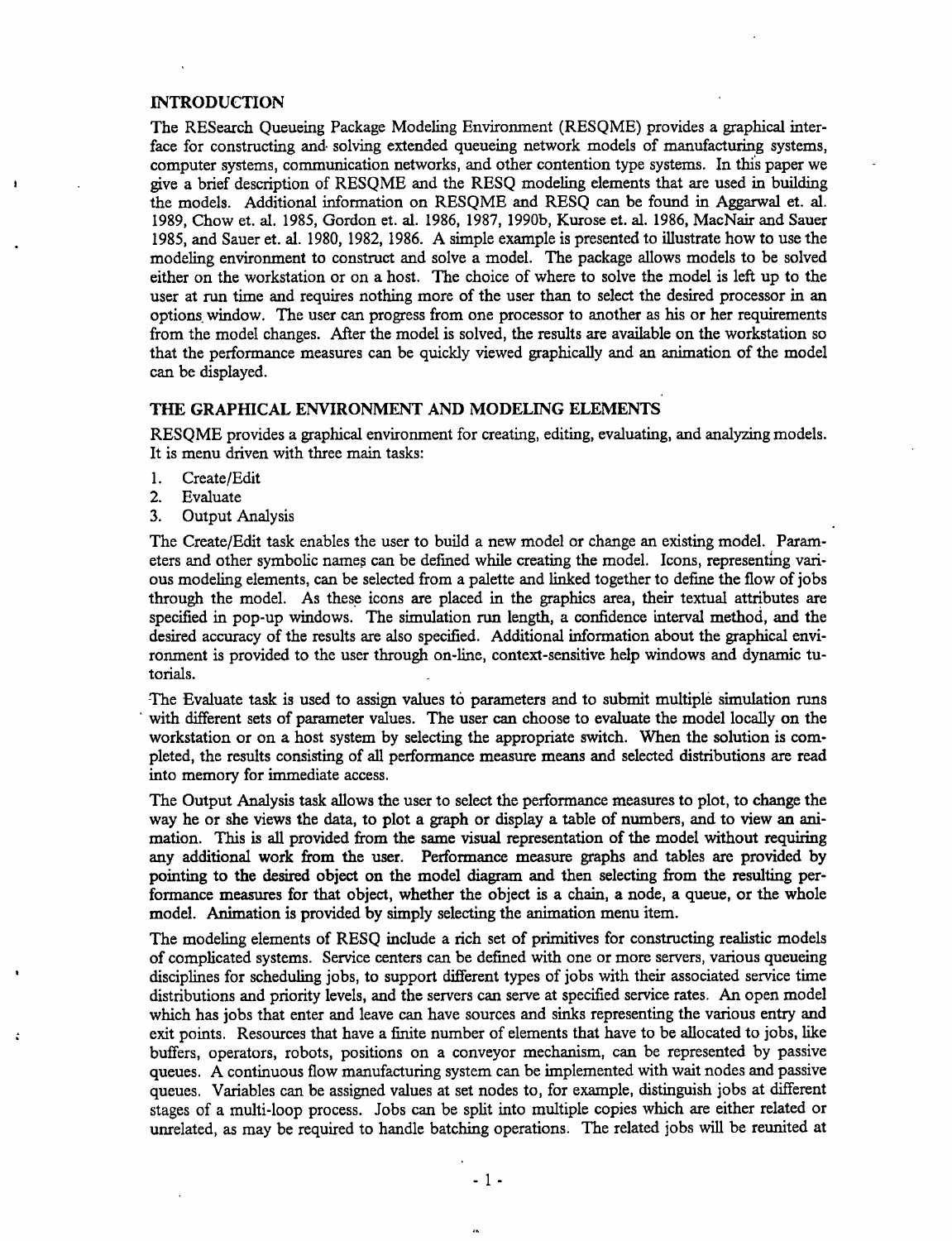some point in the model. The model can be constructed hierarchically using submodels. The submodels can contain parameters so that different copies of the submodels can be assigned different values for the parameters. Information can be carried by jobs, by system, global and local variables and by parameters, so that decisions in a CIM environment, based on activities at different parts of the manufacturing line, can be simulated.

#### AN EXAMPLE

The manufacturing model discussed in this section is taken from the one discussed in Gordon et. al. 1990a. The model is hierarchically structured. The top level is shown in Figure 1. Although this is a simpler system than is typically used in the field, it contains many of the modeling elements found in actual models and thus will provide a useful vehicle for explaining some of the modeling elements of RESQ. It might be a portion of a more complicated manufacturing line that is in an early stage of design or can be separated from the full line to examine in detail and so may be analyzed on the stand-alone workstation.



Figure I. RESQME screen with model

Two types of parts are to be assembled at the assembly process. The assembled parts go to a robotic workcell, undergo a baking operation, go to another robotic workcell, and then to a testing station. Those parts that fail the test imdergo some rework and are routed back to the first robotic workcell. The parts that pass the test leave the model at the *SINK.* The decision as to which path is taken is specified in an attribute pop-up window, using conditional or probability expressions. Suppose it should go to SINK with probability .90, the portion in the pop-up window that describes this is as follows:

Ń.

```
tester \cdot > SINK ; .90
tester \cdot > rework; .10
     \ddotsc
```
 $\ddotsc$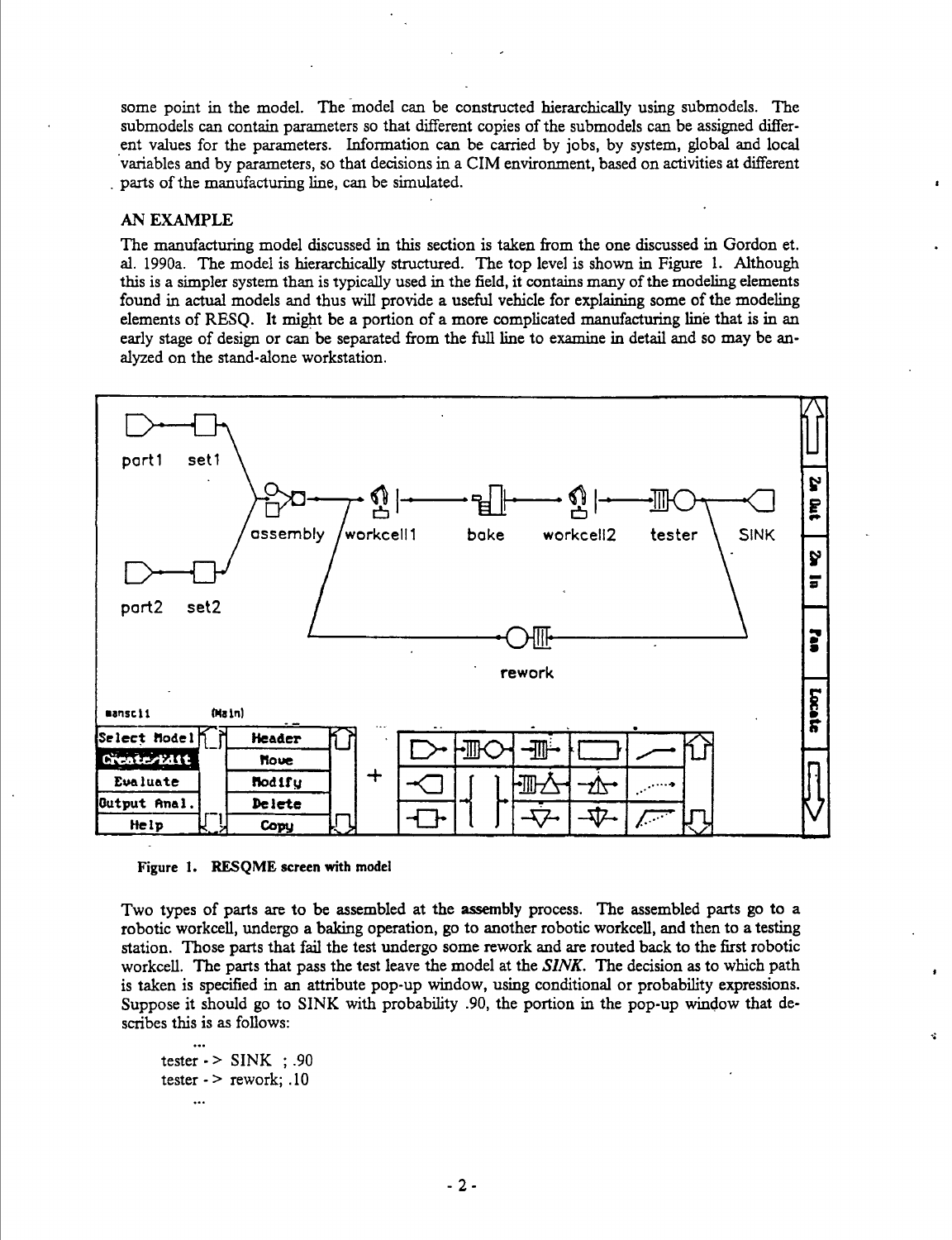The model is constructed hierarchically, with submodels representing the processing that takes place at the assembly, workcells, and baking operations. The flow of parts through the model is shown in Figure <sup>1</sup> by the solid lines.

The two types of parts enter at the nodes labeled *parti* and *parti.* These nodes are source nodes which create parts according to a specified interarrival time distribution. Each part then goes to a set node *{set!* and *set!* in the model diagram). Set nodes are used to assign values to variables. At *set!* and *seti,* the parts are assigned a part type. From this point, each part flows into the *assembly* process.

The *assembly* process is represented by an invocation of a submodel, called *ASSEMBLE,* which merges two types of parts. The submodel has parameters for the number of each part type to be merged and each part's identification number. Figure 2 displays the paths that parts follow for the assembly process. The dotted lines in the figure represent the flow of tokens from or to the passive queue. A submodel has a primary entry point and a primary exit point; the node labeled din is the primary entry point for the *ASSEMBLE* submodel. *Din* is a dummy node, which is used here to provide a convenient place at which jobs can make routing decisions. One type of part follows the upper path, and the second type follows the lower path. The set nodes *setaddl* and *setaddl* count the number of each part in the next group of parts to be merged. The remaining processing in the submodel provides a place for jobs to wait until all of the parts for the next assembly are ready to be put together.



#### Figure 2. ASSEMBLE submodel

÷

The type of synchronization required by this submodel is typically accomplished in RESQ by using a passive queue. A passive queue normally has a pool of a finite number of elements called tokens to be allocated to jobs. The jobs wait at an allocate node to be allocated the requested number of tokens from the pool. The jobs then hold onto the tokens while they visit other nodes until they eventually release the tokens back to the pool or destroy them. New tokens may also be created to increase the number of tokens available. In our model, after incrementing the count of the number of parts for the next assembly, each part visits a create node *{crarrl* or *crarrl),* where it creates a token indicating that another part is ready to be assembled. If the part is the first part of its type in a particular assembly, the part goes to a set node, *setbtchl* or *setbtckl,* where the assembly number is incremented. If the first part of the other type for the same assembly has not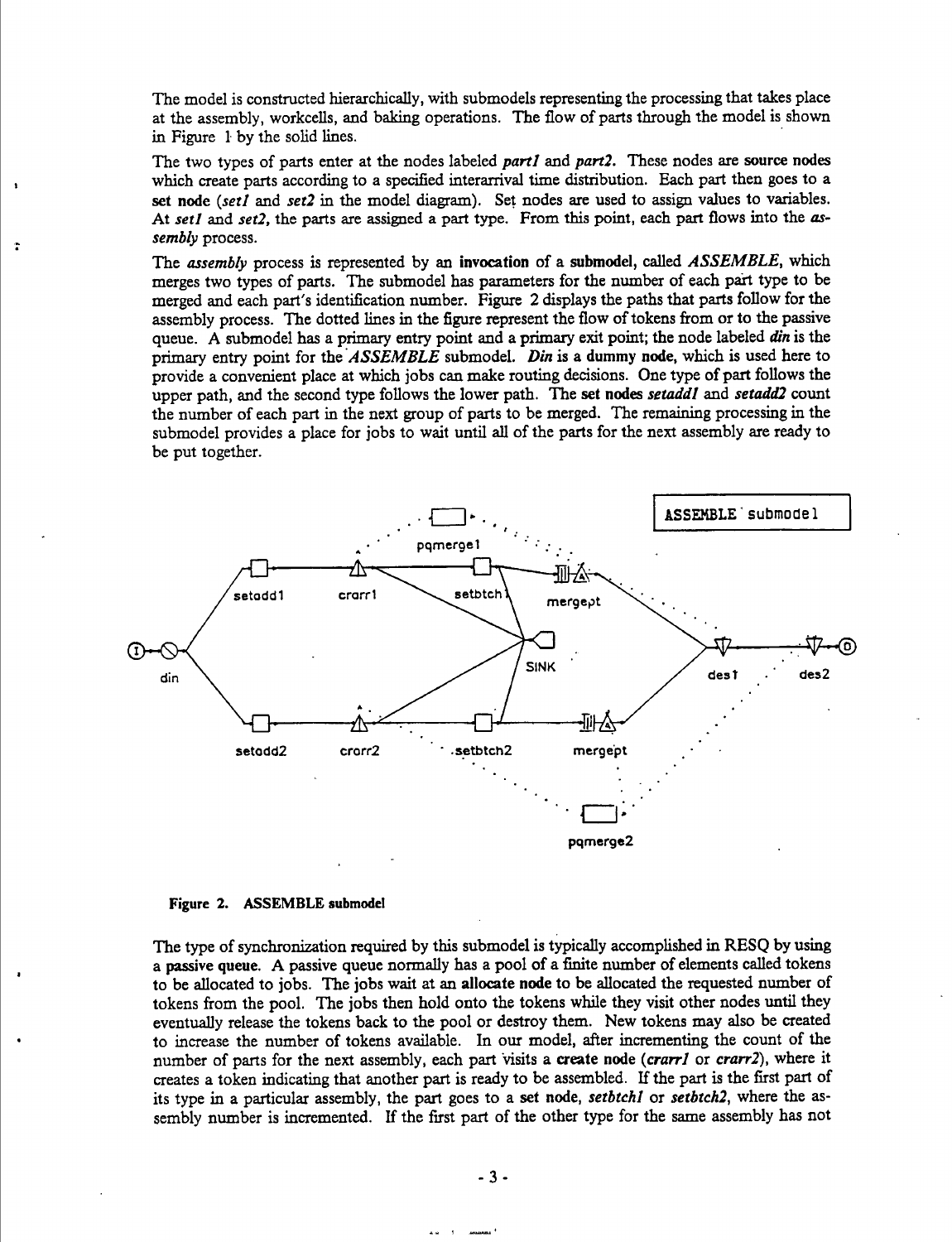yet arrived, the part then waits at an allocate node, *mergept,* until all parts for that assembly have arrived. If the part is not the first part in an assembly, it is sent to a sink node to leave the model. (Thus, most of the parts will flow from *crarri* or *crarr2* to *SINK.* The corresponding branches from *setbtchl* or *setbtch2* to *SINK* are used only for the first part of the later part type in each assembly.) Only the first part in every assembly will leave the submodel and, when it leaves the submodel, it represents the entire assembly. The *mergept* node is a special type of node known as an AND allocate node. AND allocate nodes belong to multiple passive queues and are represented in RESQME by multiple icons with the same name. The first part in each assembly waits at the AND allocate node until all parts in an assembly have arrived. One token for each part in the assembly is allocated to the part and then destroyed at the destroy nodes *desi* and *des2.* The assembled job then leaves the *ASSEMBLE* submodel and goes to the first workcell.

The icons *workcelll* and *workcell2* are invocations of the *ROBOCELL* submodel, which is based on a paper by Medeiros and Sadowski 1983. The flow of jobs is depicted in Figure 3. There is an input staging area where the part is oriented, a machine to process the part, and an output staging area where the processed part waits imtil it can leave the submodel. There is also a robot which moves the part from the input staging area to the machine, stays there with the part, and then moves it to an output staging area. A passive queue is used to represent the staging area, in which the parts are oriented one at a time. The robot is also modeled as a passive queue. An oriented part waits at the *aro* allocate node until the robot is available. The robot then picks up the oriented part, releases the orientation station, and stays with the part as it goes to the *process* invocation of the *JOBPROC* submodel. Here we see an example of a submodel nested within a submodel. After the part has completed the processing step, the robot puts it down at the output staging area if it is free. If the output staging area is occupied, the robot waits with the part. When the robot puts. the part at the output staging area, it becomes firee to pick up the next oriented part. The part at the output staging area takes some time to be removed and then waits if the buffer at the bake operation is full. By checking on the availability of buffer space, we are modeling the "pull" method of moving parts through the system; the part leaves the output staging area only when a buffer is available to hold it. This is an example of one invocation requiring information about another invocation; such information is made available here through a global variable.





The *JOBPROC* submodel is a simple process step. If the machine is up, the parts undergo processing and leave. There is a special controlling job which represents failures of the machine which processes the parts. When the controlling job is at the *up* node, the machine is up and running. When it goes to the *down* node, it gains control of the *process* machine, and any part in process (i.e.,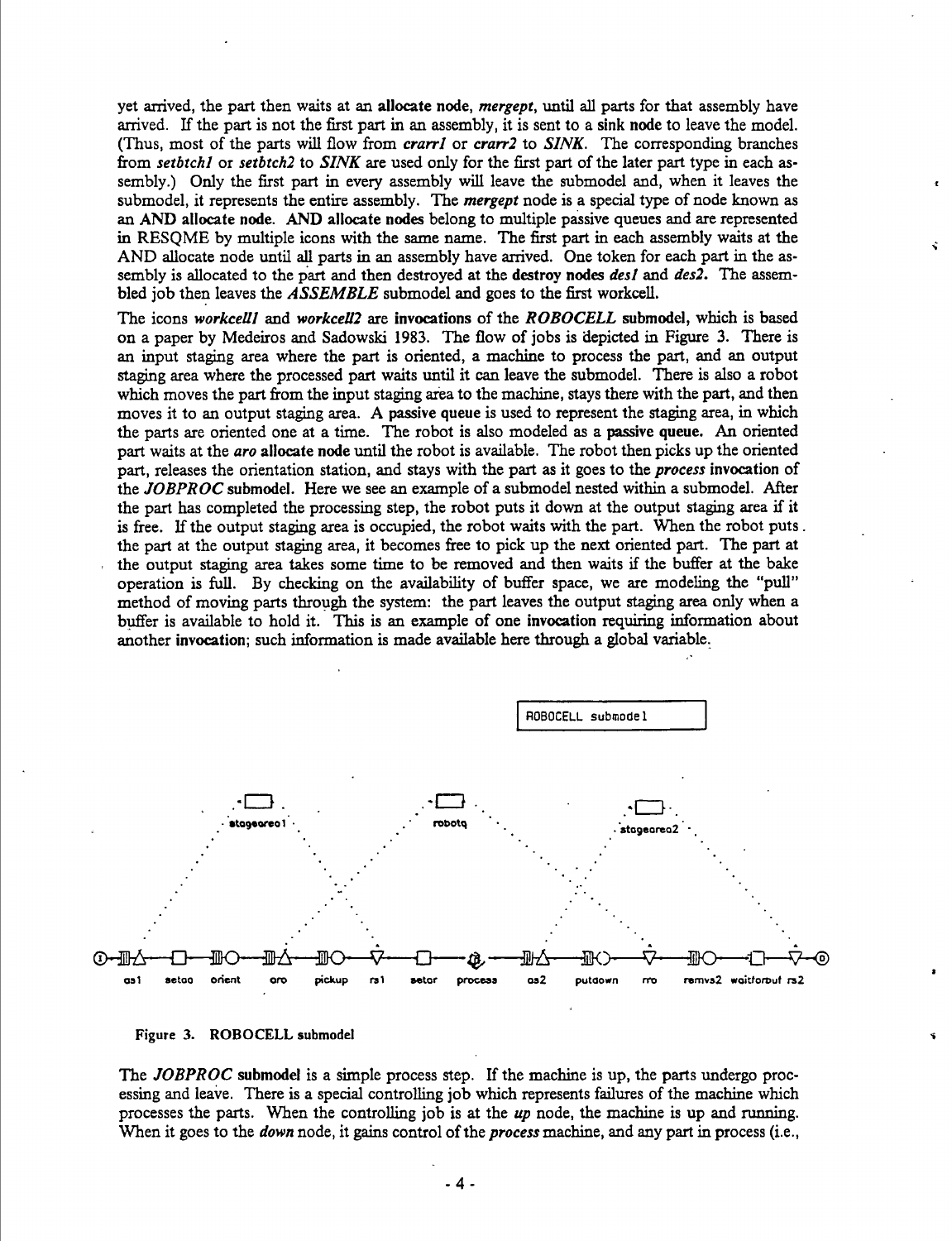at the server of the process queue) is interrupted and re-queued for service until the machine is repaired; this is illustrated in Figure 4 on page 5.

From workcell the parts flow to the bake operation. The bake invocation is a copy of a submodel (OVEN) which accumulates batches of parts until there are enough to fill the bake oven. Then all parts in a batch are baked simultaneously. Figure 5 shows how the batching is accomplished. Parts in each batch are counted. The last part in each batch causes all parts in the batch to be released to the process step which accomplishes the baking. This is implemented with a passive queue by holding all parts in a batch at the *batchwait* allocate node until the last part creates enough tokens at startbatch for all parts in the batch to progress. When parts finish the process step, they check the buffer availability at workcell2. When a buffer is free at workcell2, the part goes to this second invocation of the ROBOCELL submodel.



Figure 4. JOBPROC submodel



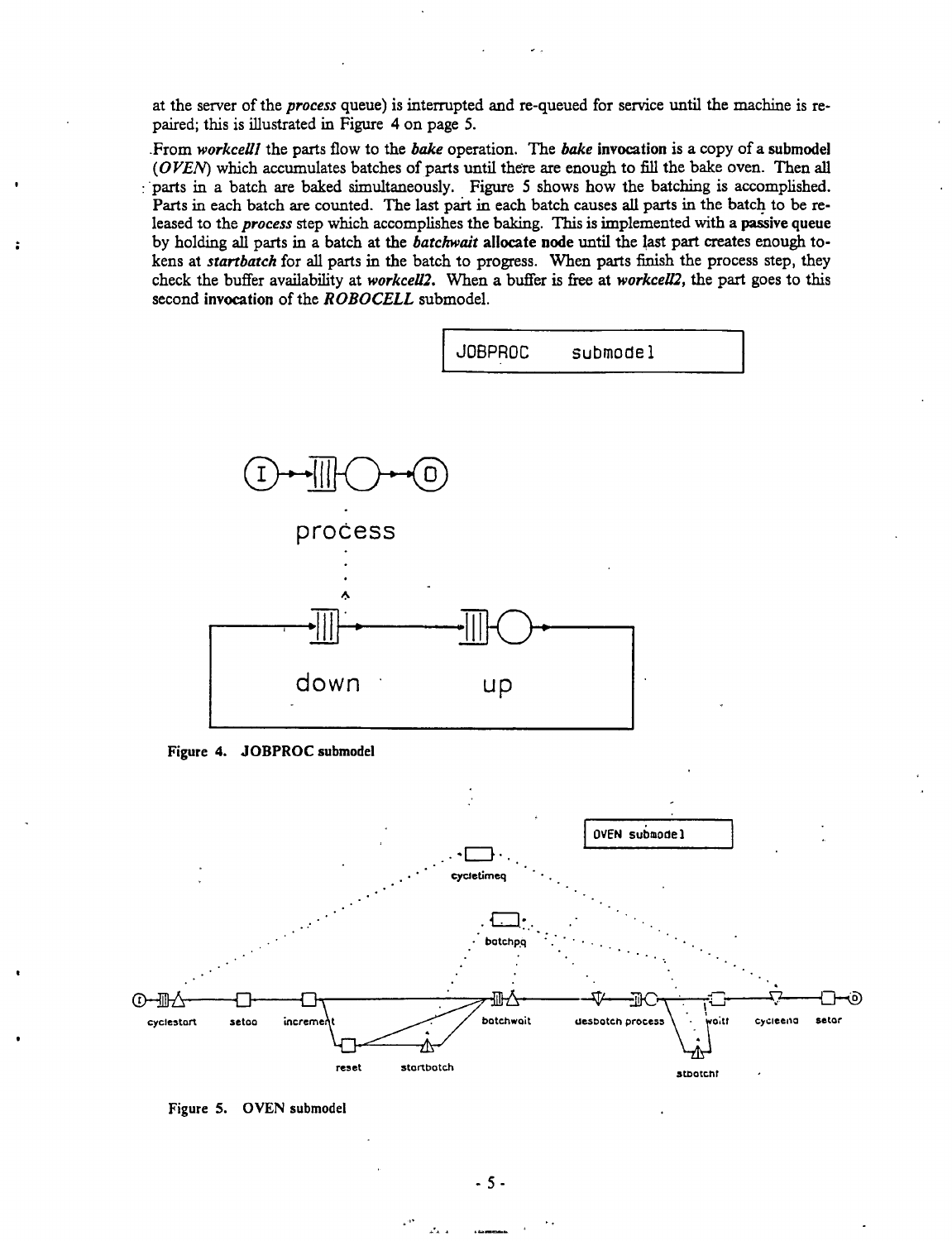#### STAND-ALONE OR COOPERATIVE PROCESSING FOR SOLUTION

The user has the choice of solving the model either on the workstation or in a cooperative processing mode on a host. The user can freely switch between these processors without having to change the model. Having the simulation available on the workstation is very convenient for making short pilot runs and for debugging the model. After the model is working correctly, the results from the pilot runs can be used to estimate the length of longer runs. When final experiments are to be performed, they can be run on the host.

Independent of where the model is solved, all of the performances measures are available on the workstation for rapidly producing graphs. Figure 6 shows some sample results for the model described in the previous section. The QL & QT bars are displayed with different colors.



Figure 6. Output Analysis: display of performance statistics

After the simulation is finished, the analyst can also view the animation of the model diagram. This will show jobs moving between nodes and tokens being allocated to and released from jobs. See Aggarwal et. al. 1989 for more information related to animation.

#### **SUMMARY**

RESOME provides a graphical environment for constructing, solving, and analyzing extended queueing network models. It supports a rich underlying modeling paradigm and provides a single integrated graphical interface for use throughout the modeling lifecycle. The stand-alone version provides additional support for obtaining quick solutions and for debugging.

#### **ACKNOWLEDGEMENT**

The authors wish to thank Ben Antanaitis, Howard Jachter, Jack Servier, Daniel Souday and Peter Welch for their many suggestions which helped improve the RESOME package. We are also indebted to Jim Kurose and Kurt Gordon for their intimate involvement with RESOME for many years. We thank Anil Aggarwal, Al Blum, Diana Coles and Geoff Parker for their work in implementing RESQME. We would also like to thank our users for their ideas and feedback that we tried to incorporate in the RESQME interface.

#### **REFERENCES**